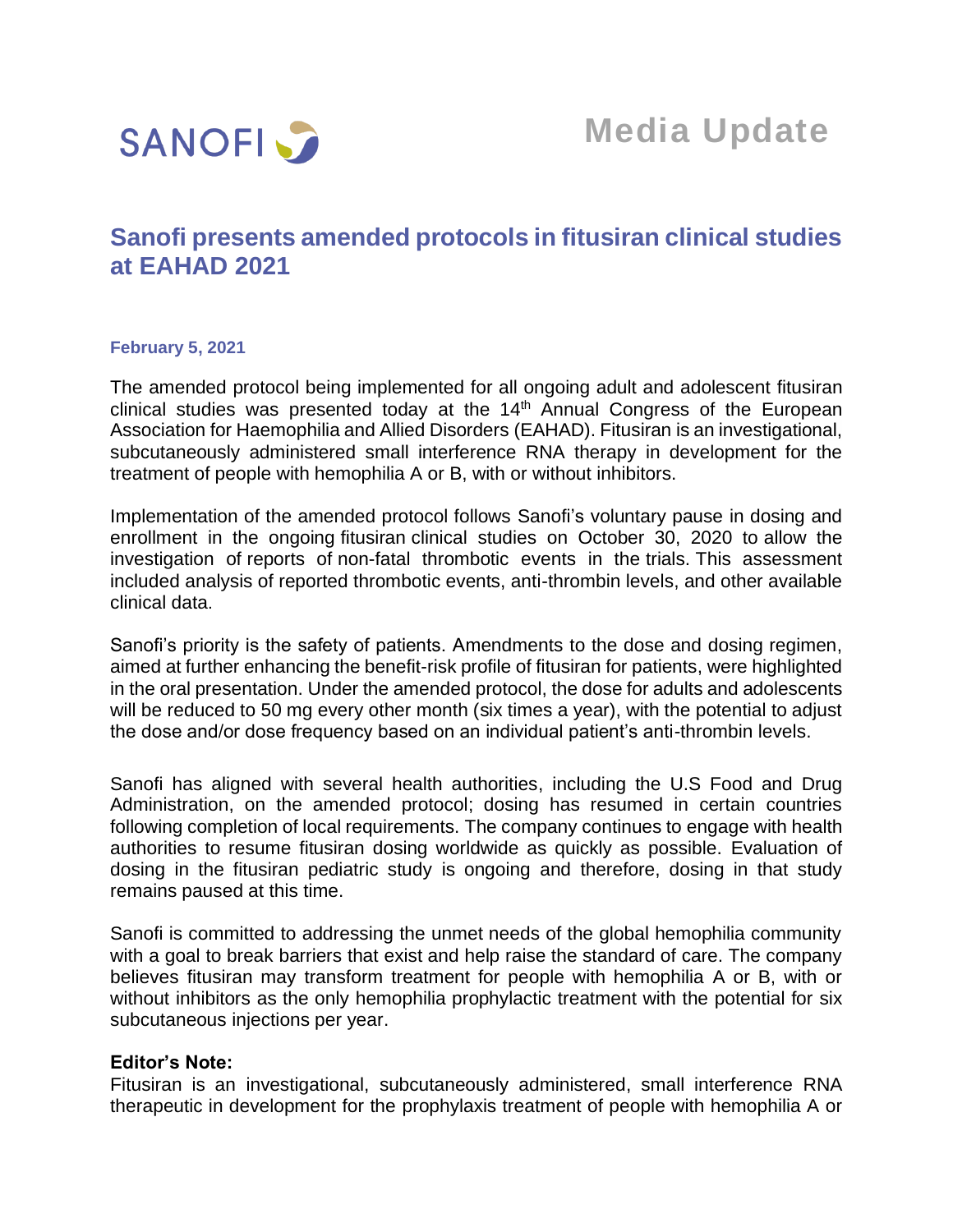B, with or without inhibitors. Fitusiran is designed to target antithrombin, a protein that inhibits blood clotting, with the goal of promoting sufficient thrombin generation to naturally rebalance hemostasis and prevent bleeds. Fitusiran utilizes Alnylam Pharmaceutical Inc.'s ESC-GalNAc conjugate technology, which enables subcutaneous dosing with increased potency and durability. Fitusiran is currently under clinical investigation and has not been evaluated by any regulatory authority.

#### **About Sanofi**

Sanofi is dedicated to supporting people through their health challenges. We are a global biopharmaceutical company focused on human health. We prevent illness with vaccines, provide innovative treatments to fight pain and ease suffering. We stand by the few who suffer from rare diseases and the millions with long-term chronic conditions.

With more than 100,000 people in 100 countries, Sanofi is transforming scientific innovation into healthcare solutions around the globe.

Sanofi, Empowering Life

**Media Relations Contacts** Sally Bain Tel.: +1 (781) 264-1091 [Sally.Bain@sanofi.com](mailto:Sally.Bain@sanofi.com)

### **Investor Relations - Paris** Eva Schaefer-Jansen Arnaud Delepine Yvonne Naughton

**Investor Relations – North America** Felix Lauscher Fara Berkowitz Suzanne Greco

**IR main line:** Tel.: +33 (0)1 53 77 45 45 [investor.relations@sanofi.com](mailto:investor.relations@sanofi.com) https://www.sanofi.com/en/investors/contact

#### *Sanofi Forward-Looking Statements*

*This press release contains forward-looking statements as defined in the Private Securities Litigation Reform Act of 1995, as amended. Forward-looking statements are statements that are not historical facts. These statements include projections and estimates and their underlying assumptions, statements regarding plans, objectives, intentions and expectations with respect to future financial results, events, operations, services, product development and potential, and statements regarding future performance. Forward-looking statements are generally identified by the words "expects", "anticipates", "believes", "intends", "estimates", "plans" and similar expressions. Although Sanofi's management believes that the expectations reflected in such forward-looking statements are reasonable, investors are cautioned that forward-looking information and statements are subject to various risks and uncertainties, many of which are difficult to predict and generally beyond the control of Sanofi, that could cause actual results and developments to differ materially from those expressed in, or implied or projected by, the forward-looking information and statements. These risks and uncertainties include among other things, the uncertainties inherent in research and development, future clinical data and analysis, including post marketing, decisions by regulatory authorities, such as the FDA or the EMA, regarding whether and when to approve any drug, device or biological application that may be filed for any such product candidates as well as their decisions regarding labelling and other matters that could affect the availability or commercial potential of such product candidates, the fact that product candidates if approved may not be commercially successful, the future approval and commercial success of therapeutic alternatives, Sanofi's ability to benefit from external growth opportunities, to complete related transactions and/or obtain regulatory clearances, risks associated with intellectual property and any related pending or future litigation and the ultimate outcome of such litigation, trends in exchange rates and prevailing interest rates, volatile economic and market conditions, cost containment initiatives and subsequent changes thereto, and the impact that COVID-19 will have on us, our customers, suppliers, vendors, and other business partners, and the financial condition of any one of them, as well as on our employees and on the global economy as a whole. Any material effect of COVID-19 on any of the foregoing*